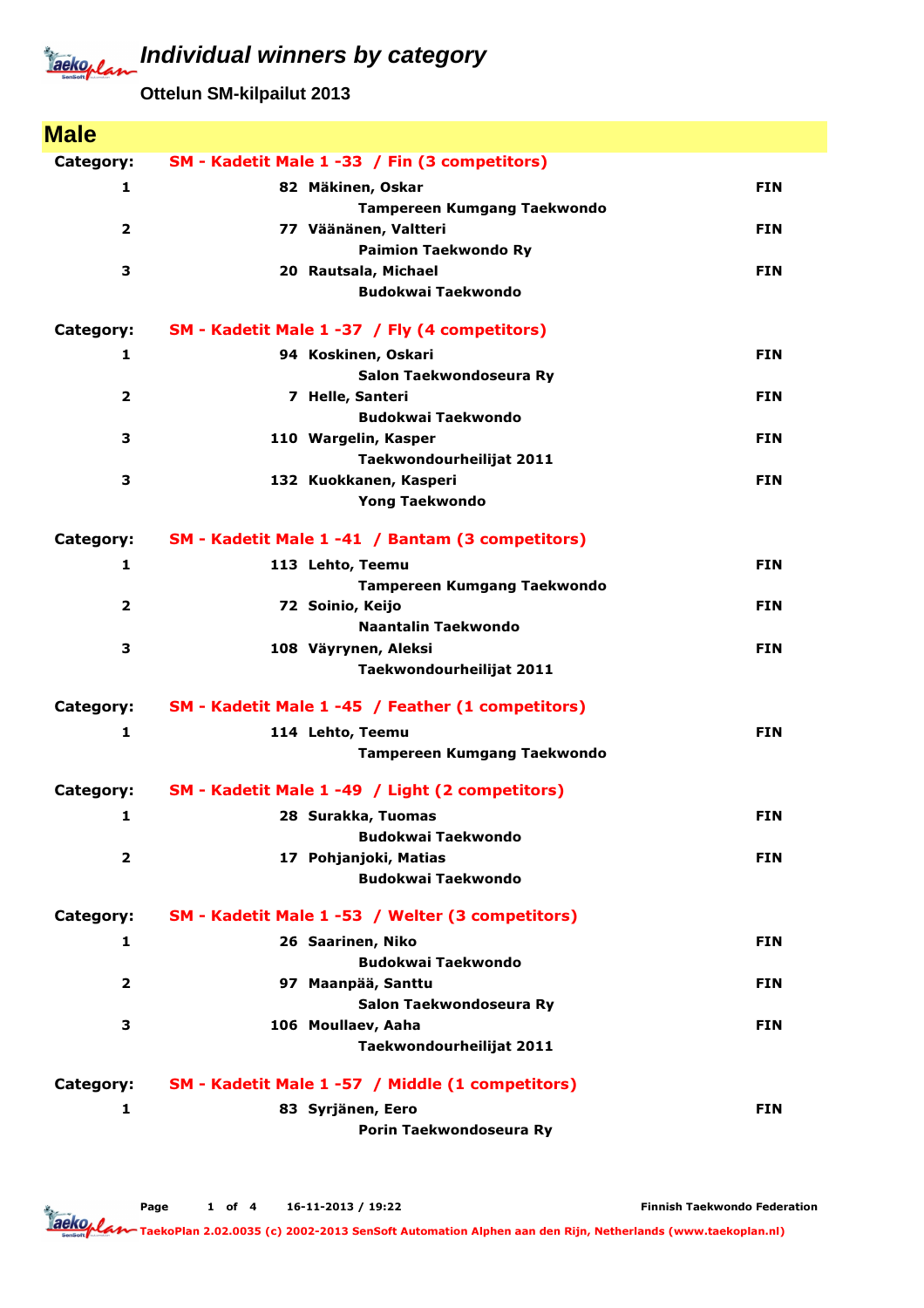## **Individual winners by category** Jackoplan

**Ottelun SM-kilpailut 2013**

| <b>Male</b>  |                                                 |            |
|--------------|-------------------------------------------------|------------|
| Category:    | SM - Kadetit Male 1 -61 / Heavy (2 competitors) |            |
|              | 95 Koskinen, Aku                                | <b>FIN</b> |
|              | Salon Taekwondoseura Ry                         |            |
| $\mathbf{2}$ | 93 Kanerva, Teemu                               | <b>FIN</b> |
|              | Salon Taekwondoseura Ry                         |            |

Page 2 of 4 16-11-2013 / 19:22

Finnish Taekwondo Federation

TaekoPlan 2.02.0035 (c) 2002-2013 SenSoft Automation Alphen aan den Rijn, Netherlands (www.taekoplan.nl)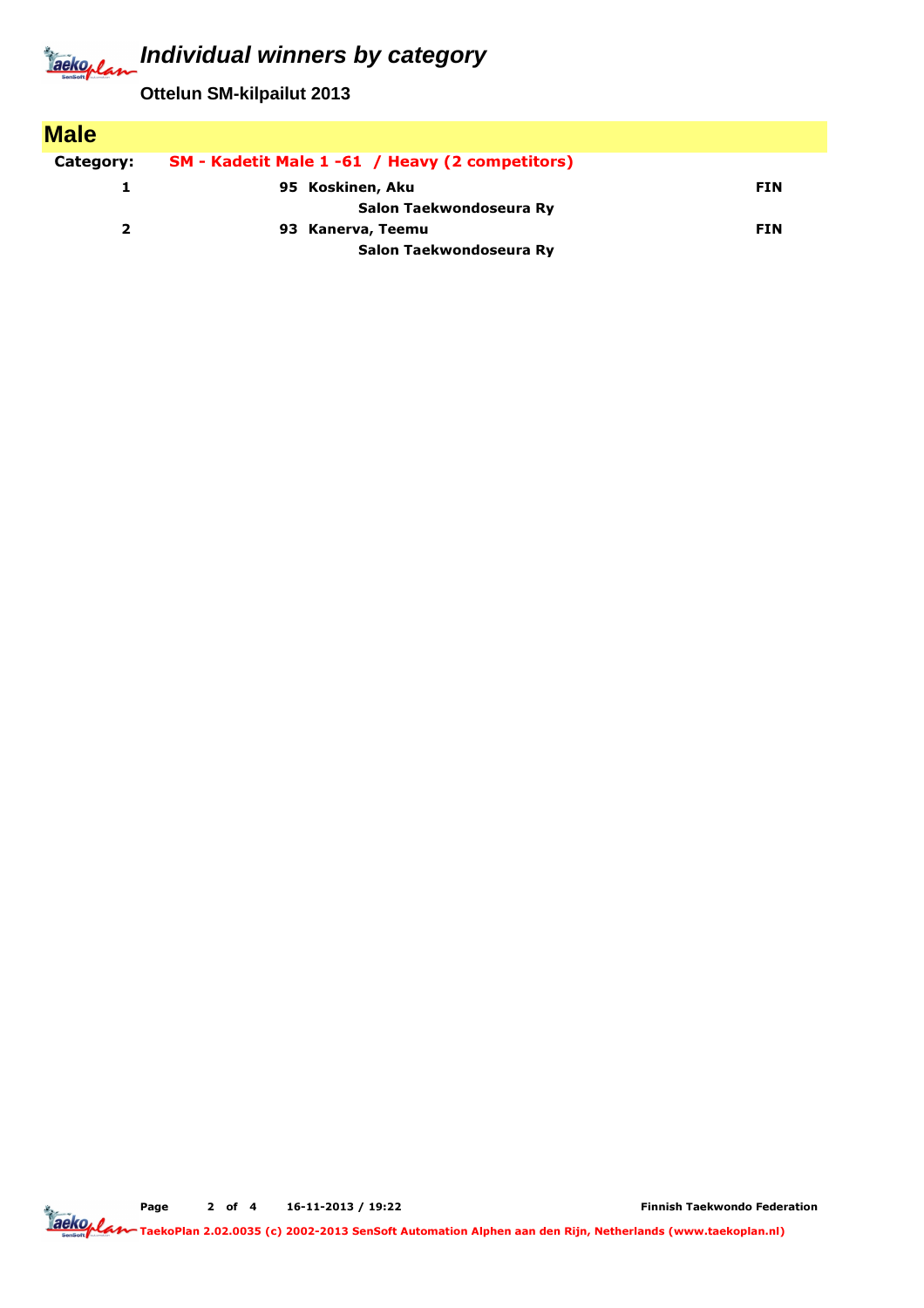## **Individual winners by category** Jackoplan

**Ottelun SM-kilpailut 2013**

| <b>Female</b>           |                                                     |            |
|-------------------------|-----------------------------------------------------|------------|
| Category:               | SM - Kadetit Female 1 -29 / Fin (1 competitors)     |            |
| $\mathbf{1}$            | 31 Tammila, Ida                                     | <b>FIN</b> |
|                         | <b>Budokwai Taekwondo</b>                           |            |
| Category:               | SM - Kadetit Female 1 -33 / Fly (3 competitors)     |            |
| 1                       | 112 Lehto, Sini                                     | <b>FIN</b> |
|                         | <b>Tampereen Kumgang Taekwondo</b>                  |            |
| $\overline{2}$          | 37 Tiihonen, Sanni                                  | <b>FIN</b> |
|                         | <b>Doboksport Tampere</b>                           |            |
| 3                       | 30 Tammila, Ida                                     | <b>FIN</b> |
|                         | <b>Budokwai Taekwondo</b>                           |            |
| Category:               | SM - Kadetit Female 1 -37 / Bantam (3 competitors)  |            |
| 1                       | 123 Partanen, Lotta                                 | <b>FIN</b> |
|                         | <b>Tapiolan Taekwondo Hwang</b>                     |            |
| $\overline{2}$          | 32 Tammila, Ida                                     | <b>FIN</b> |
|                         | <b>Budokwai Taekwondo</b>                           |            |
| 3                       | 109 Väyrynen, Milla                                 | <b>FIN</b> |
|                         | Taekwondourheilijat 2011                            |            |
| Category:               | SM - Kadetit Female 1 -41 / Feather (1 competitors) |            |
| $\mathbf{1}$            | 40 Huuskonen, Eevi                                  | <b>FIN</b> |
|                         | <b>Espoo Hwarang Team Ry</b>                        |            |
| Category:               | SM - Kadetit Female 1 -44 / Light (4 competitors)   |            |
| 1                       | 134 Rannikko, Noora                                 | <b>FIN</b> |
|                         | <b>Yong Taekwondo</b>                               |            |
| $\overline{2}$          | 55 Reiman, Emma                                     | <b>FIN</b> |
|                         | Loviisan Taekwondo Ry                               |            |
| 3                       | 136 Huuskonen, Eevi                                 | <b>FIN</b> |
|                         | <b>Espoo Hwarang Team Ry</b>                        |            |
| 3                       | 27 Somsanook, Siri<br><b>Budokwai Taekwondo</b>     | <b>FIN</b> |
|                         |                                                     |            |
| Category:               | SM - Kadetit Female 1 -47 / Welter (5 competitors)  |            |
| 1                       | 135 Rannikko, Noora.                                | <b>FIN</b> |
|                         | <b>Yong Taekwondo</b>                               |            |
| $\overline{\mathbf{2}}$ | 19 Raita, Alexandra                                 | <b>FIN</b> |
|                         | <b>Budokwai Taekwondo</b>                           |            |
| з                       | 49 Fredriksson, Laura                               | <b>FIN</b> |
|                         | Loviisan Taekwondo Ry                               |            |
| 3                       | 60 Aalto, Vilja<br>Mukwan Jyväskylä                 | <b>FIN</b> |
|                         |                                                     |            |

Finnish Taekwondo Federation

TaekoPlan 2.02.0035 (c) 2002-2013 SenSoft Automation Alphen aan den Rijn, Netherlands (www.taekoplan.nl)